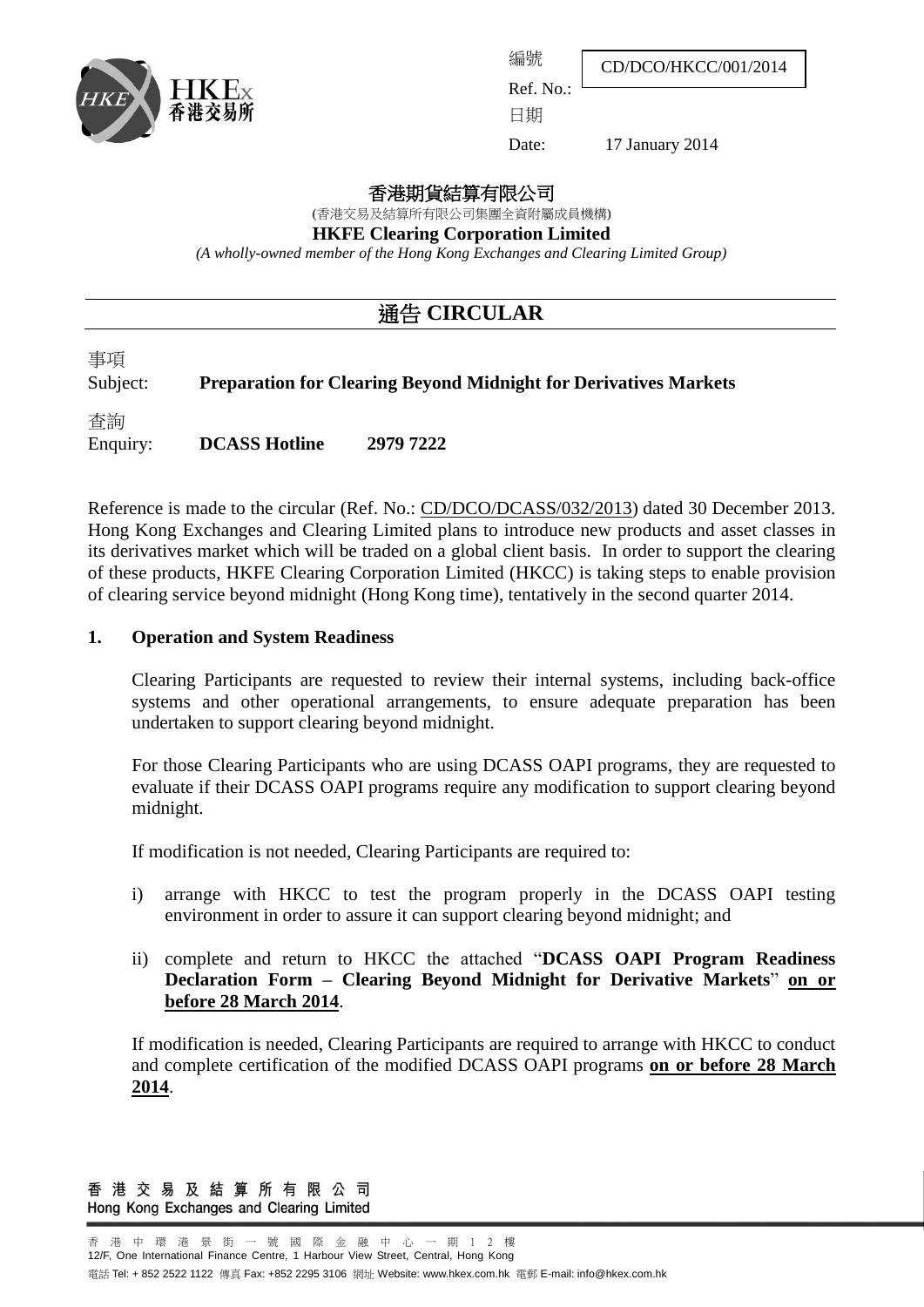#### **2. Market Readiness**

In order to facilitate Clearing Participants to conduct clearing beyond midnight, a Simulation Test is scheduled tentatively in the second quarter 2014. Clearing Participants who plan to clear derivatives products beyond midnight are **mandatory** to join the Simulation Test in order to verify their readiness on clearing activities and associated operations.

### **3. Major Activities**

To facilitate Clearing Participants' planning and preparation, below are the tentative schedules of major activities:

| <b>Tentative Dates</b>          | <b>Activities</b>                                                                                                               | <b>Applicable to</b>                                                               |
|---------------------------------|---------------------------------------------------------------------------------------------------------------------------------|------------------------------------------------------------------------------------|
| From 23 January 2014<br>onwards | Availability of DCASS OAPI testing<br>environment                                                                               | <b>Clearing Participants with</b><br><b>DCASS OAPI programs</b>                    |
| On or before<br>28 March 2014   | Certification of modified DCASS<br><b>OAPI</b> programs                                                                         | <b>Clearing Participants with</b><br>modified DCASS OAPI<br>programs               |
| On or before<br>28 March 2014   | Submission of "DCASS OAPI<br><b>Program Readiness Declaration</b><br>Form - Clearing Beyond Midnight<br>for Derivative Markets" | <b>Clearing Participants with</b><br>non-modified DCASS<br><b>OAPI</b> programs    |
| Second quarter 2014             | <b>Simulation Test</b>                                                                                                          | Clearing Participants who<br>plan to clear derivatives<br>products beyond midnight |

Clearing Participants are highly recommended to coordinate with their IT teams / vendors for necessary planning and preparation.

For any enquiries, please contact the DCASS hotline at 2979 7222.

Vicky Chan Senior Vice President Derivatives Clearing Operations